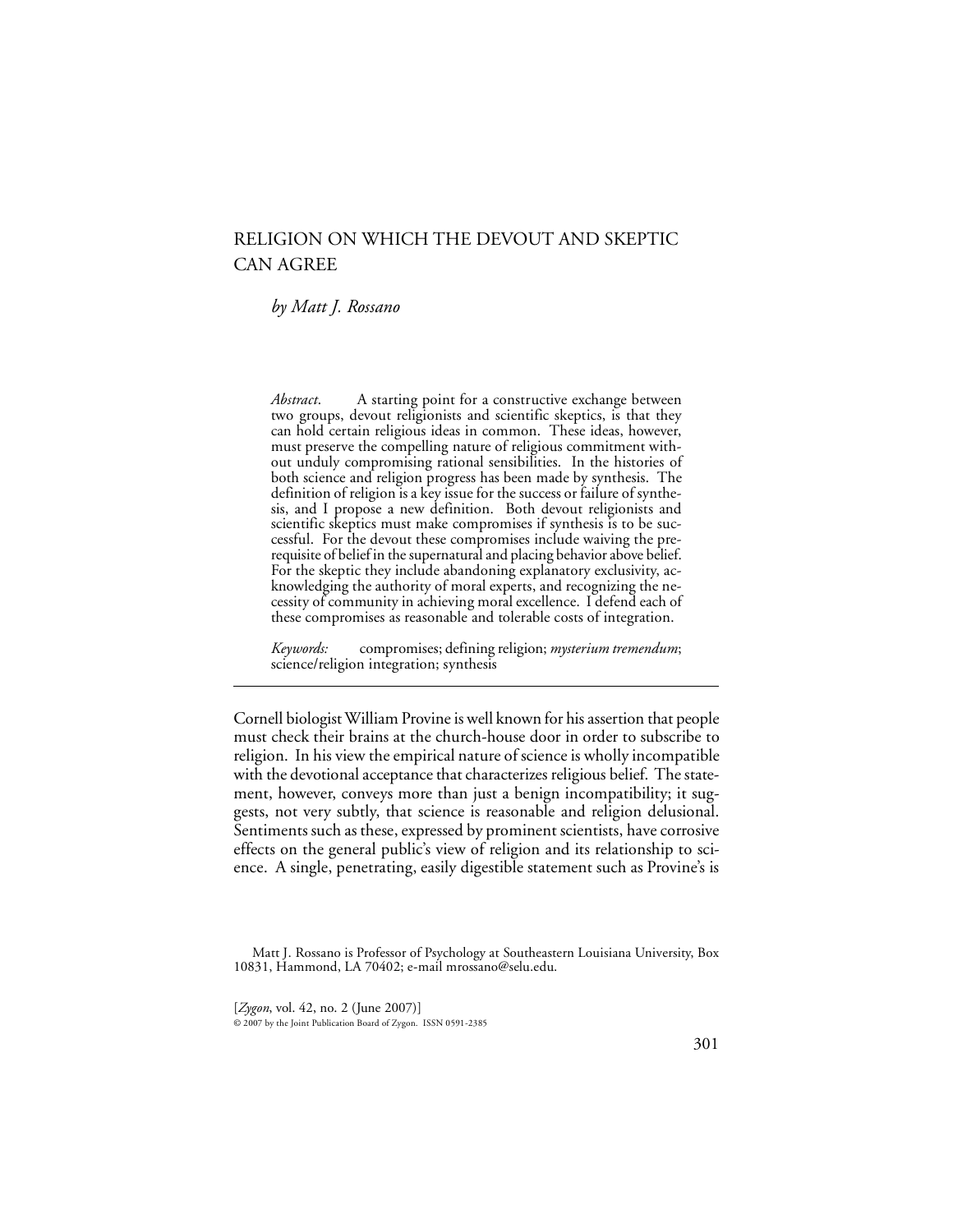often far more effective at shaping public perceptions than all the dense, technical debates to which academicians are prone. Little is gained from the science-religion dialogue if its insights and benefits remain largely inaccessible to interested laypersons. Thus, a necessary element in the dialogue is a practical integration, broadly accessible with the potential for some form of real-world application. In the following I propose a framework for just such an integration.

#### SYNTHESIS: WHY BOTHER?

An initial hurdle facing any attempt to integrate science and religion is that of justifying the endeavor. Is a science-religion synthesis even possible? If faith—an acceptance of the unproven—is the fundamental difference between the scientific skeptic and the devout religionist, one might contend that this distinction is dichotomous with no intermediate common ground. The devout have faith; the skeptics do not. That the majority of scientists are not religious would tend to confirm this contention.

Other observations, however, suggest that a viable quantity of sciencereligion overlap may exist. First, most religious persons, and most religions for that matter, place a high value on reason. Religious faith is typically not blind faith. The fact that more than one Nobel-caliber scientist (John Eccles and Charles Townes are examples) have been counted among the devout highlights this point. Second, a certain "faith"—the unprovable proposition that the universe is orderly and that the scientific method is the best way to uncover that order—is essential to science and the work of all scientists.

On this second point, however, scientific skeptics may rightly hesitate, sensing that the "faith" being ascribed to them hardly seems cut from the same cloth as that of the "faithful." One may not be able to prove the orderliness of the universe in the strictest Aristotelian sense, but the track record of the universe is pretty good in that regard. Likewise, one may not be able to show definitively that the scientific method is the best method for uncovering that assumed order, but it has worked very well for centuries. Believing that the sun will rise tomorrow based on past evidence does not seem quite the leap of faith that believing in God is. Thus, most scientists would refer to their "faith" in order as more a "confidence" based on past evidence than a religious faith.

The challenge, then, is to discern what one might confidently, reasonably believe in. Religionists want to believe in something compelling, inspiring, and life-changing; skeptics (if they desire any belief at all) want something rational and reliable that serves to promote, not stifle, human inquiry. For any successful synthesis the religionist must be willing to move somewhat in the skeptic's direction, making his or her faith more compatible with reason and evidence. Likewise, the skeptic must be will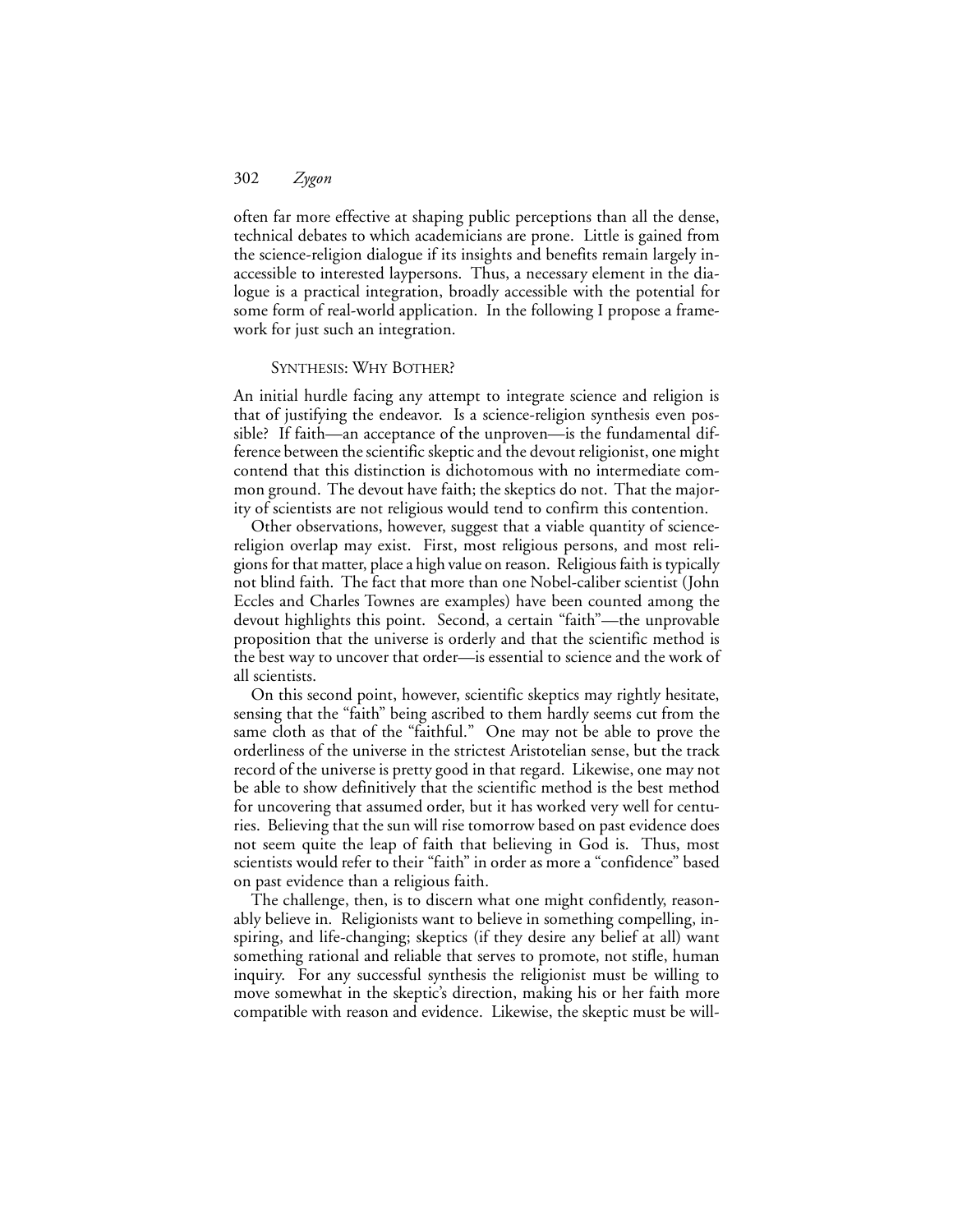ing to move somewhat in the devout's direction, acknowledging that human beings often experience the world as morally inspiring and that science is of limited value in helping us to understand the full depth of that experience.

There is a further reason for taking up the cause of synthesis. History shows that in both science and religion progress is often made through synthesis. A few examples will help to build the case.

*Science*. Charles Darwin's original genius was not in discovering evolution. Evolutionary ideas were circulating in scientific circles at least a century before Darwin. Darwin's (and Alfred Wallace's) great contribution was identifying the mechanism by which evolution operates—natural selection. The theory of natural selection rests on the notion of inherited variance among phenotypes and the differential reproductive success of those phenotypes as they interact with the environment. Although Darwin presented a convincing case for natural selection, a key element was missing: the means by which inherited variance was passed along from parent to offspring. Darwin knew nothing of Mendelian genetics. This shortcoming hampered progress in evolutionary theory for many decades after Darwin's original proposal. When Gregor Mendel's work was rediscovered early in the twentieth century it was initially interpreted as being incompatible with Darwinian evolution. It took the insights of scientists such as Ronald Fisher, Sewell Wright, J. B. S. Haldane, and others to demonstrate how the mechanics of Mendelian genetics operated within the framework of natural selection. The successful synthesis of Darwinism and Mendelian genetics (neo-Darwinism, or the Modern Synthesis) has been the bedrock of the modern success of evolutionary theory.

In more recent decades, synthesis in evolutionary biology has become a growth industry. In 1975 E. O. Wilson published his landmark *Sociobiology: The New Synthesis.* In it he proposed that evolutionary principles extend not only to the structural adaptations observable in most animals (a monkey's tail or a moose's antlers) but also to their social behavior. In recent years psychology has further extended this range, eagerly embracing evolution as a basis for the mental and social aspects of human nature under the rubric of evolutionary psychology. In these developments we see constructive connections being created across disciplines (psychology and evolutionary biology, for example) which had been largely separate from each other.

A similar synthetic movement has driven decades of work in physics. The grand unified theory of everything (GUT) in physics seeks a synthesis between the four fundamental forces of the universe: gravity, electromagnetism, and the strong and weak nuclear forces. Already evidence indicates that the weak nuclear force and electromagnetism may be one and the same (the electroweak force). Currently, great effort is being expended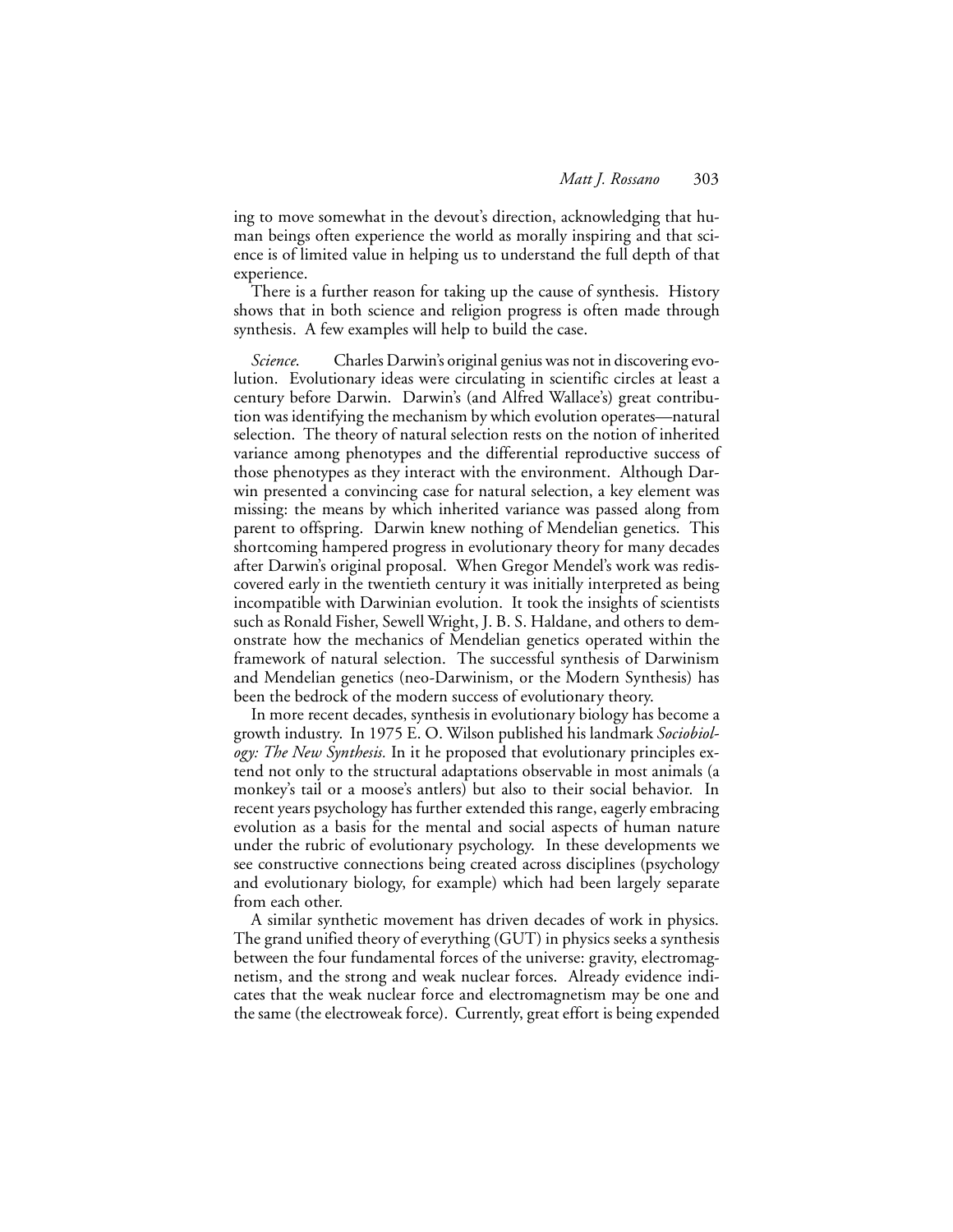to unify the electroweak force with the strong force, leaving only gravity outstanding. Success in this effort would necessarily mean that an even greater synthesis would have been achieved—that of uniting the laws of quantum physics with those operating at the macro level.

In these developments we see that much of what drives scientific progress is in the form of synthesis. Darwin could see that offspring varied and that those variations could be advantageous or disadvantageous, depending on the environment. Mendel also could see that offspring varied, but his focus was on the algorithm producing those variations. Not until decades later did other scientists recognize that Darwin and Mendel were dealing with the same issue of inheritance and that the principles they uncovered were related. Synthesis is often most successful under circumstances in which independent perspectives provide related information on the same general phenomenon. Although science may be more mechanistic and religion more moralistic, both deal with the nature of the cosmos and the role of life (especially human life) within it.

*Religion*. Examples of progress through synthesis are also apparent in the long history of Christianity. A forceful proponent of synthesis was Augustine of Hippo (354–430). In his voluminous writings (especially *Confessions*) Augustine championed integration between neo-Platonic philosophy and Christian theology. In the Platonists Augustine found an understanding of God and God's relationship to the world that made sense to his philosophical mind. In the Bible he found a compelling image of love and sacrifice in the person of Jesus that motivated him to a life of contemplative monasticism (Arieti and Wilson 2003; *Confessions* 7, 20– 21). Augustine's enthusiasm for the integration of "pagan" philosophy with Christian theology, however, was not shared by all of the early church fathers. Tertullian, most notably, was one who viewed pagan philosophy with utter contempt: "What has Athens to do with Jerusalem, the Academy with the Church? . . . We have no need for curiosity since Jesus Christ, nor for inquiry since the Evangel" (*De Praescriptione Haereticorum*, 7, from Cochrane 1940, 222–23).

Eight and a half centuries later the issue was not Christianity and neo-Platonism but Christianity and Aristotelianism, and the major player was not Augustine but Thomas Aquinas. In a flurry of intellectual productivity that lasted only about two decades, Aquinas achieved a monumental synthesis of Aristotelian philosophy with Christian theology. For Aquinas the notion of double truth (one derived from philosophy, the other from theology) was anathema. Correctly understood, Aristotle's rigorous logic, though incomplete, complemented rather than contradicted revelation. In due time Thomas's achievement would be properly recognized as a bold and ingenious step in the centuries-long development of Christian thinking, but in its immediate aftermath it was harshly criticized. Powerful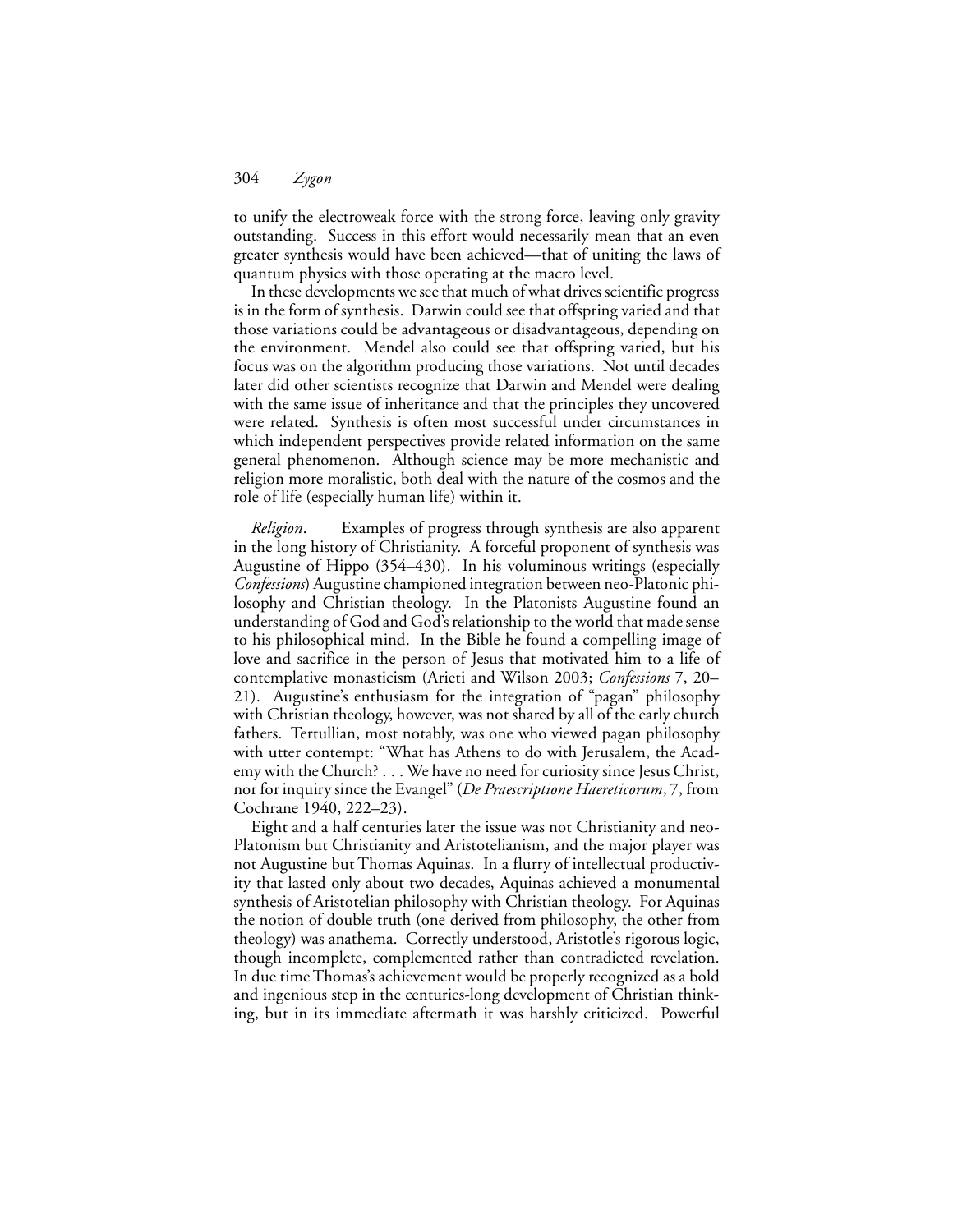figures in the Roman Catholic Church decried Thomism as a pagan pollution of sacred scripture. On March 7, 1277, three years (to the day) after Thomas's death, Bishop Tempier of Paris issued a condemnation of many of his teachings. A similar condemnation was issued eleven days later by the Archbishop of Canterbury, Roger Kilwardby.

These historical events convey important lessons. First, Christianity (and religion more generally) has a long history of confronting controversy over the integration of pagan knowledge with the accepted canons of faith. Second, when facing these controversies, rival camps often form, with one side strongly advocating synthesis (Augustine and Aquinas) and the other strongly advocating separation (Tertullian, Tempier, Kilwardby). Third, history tends to celebrate successful synthesizers and forget segregationists. Augustine and Aquinas are revered doctors of the Christian Church and familiar to even casual observers of religion. Tertullian, Tempier, and their comrades are better remembered by agnostic philosophers and historians than by average Christians. In principle, the challenge that science poses to religion is no different from that which confronted Augustine and Aquinas: What to do with pagan knowledge? As in the past, camps are arrayed on either side with arguments for separation (Gould 1999) and integration (Haught 2003; Miller 1999) being posed.<sup>1</sup>

Thus, the argument for synthesis can be succinctly stated: The modest faith (or confidence) required for good science and the rationality required for good religion provide a starting point for a synthetic program, and the histories of both science and religion reinforce the lesson that synthesis often promotes progress. Furthermore, for religion especially, the challenge of a deeper integration with science holds the promise of theological advances similar to those achieved in the past when Christianity confronted Platonism and Aristotelianism.

#### DEFINING *RELIGION*

Attempts at synthesis require looking critically at how important terms are defined. Thomas's teachings were condemned in part because of his willingness to accept the Aristotelian definition of the human being as a unity of soul and body rather than the more Platonic-Augustinian definition of a soul trapped within a body (Wippel 1977). This definition allowed for a productive integration of Aristotelianism and Christianity, but it had some challenging implications as well. The same struggles and challenges over definitions confront us if we wish to find a productive and practical synthesis of science and religion. The success of any integration between science and religion turns critically on how one defines *religion*.

In his book *Primitive Culture* (1871) Edward B. Tylor claimed that, at minimum, religion required belief in supernatural beings. The classic definition found in the *Oxford English Dictionary* (1971) contains this idea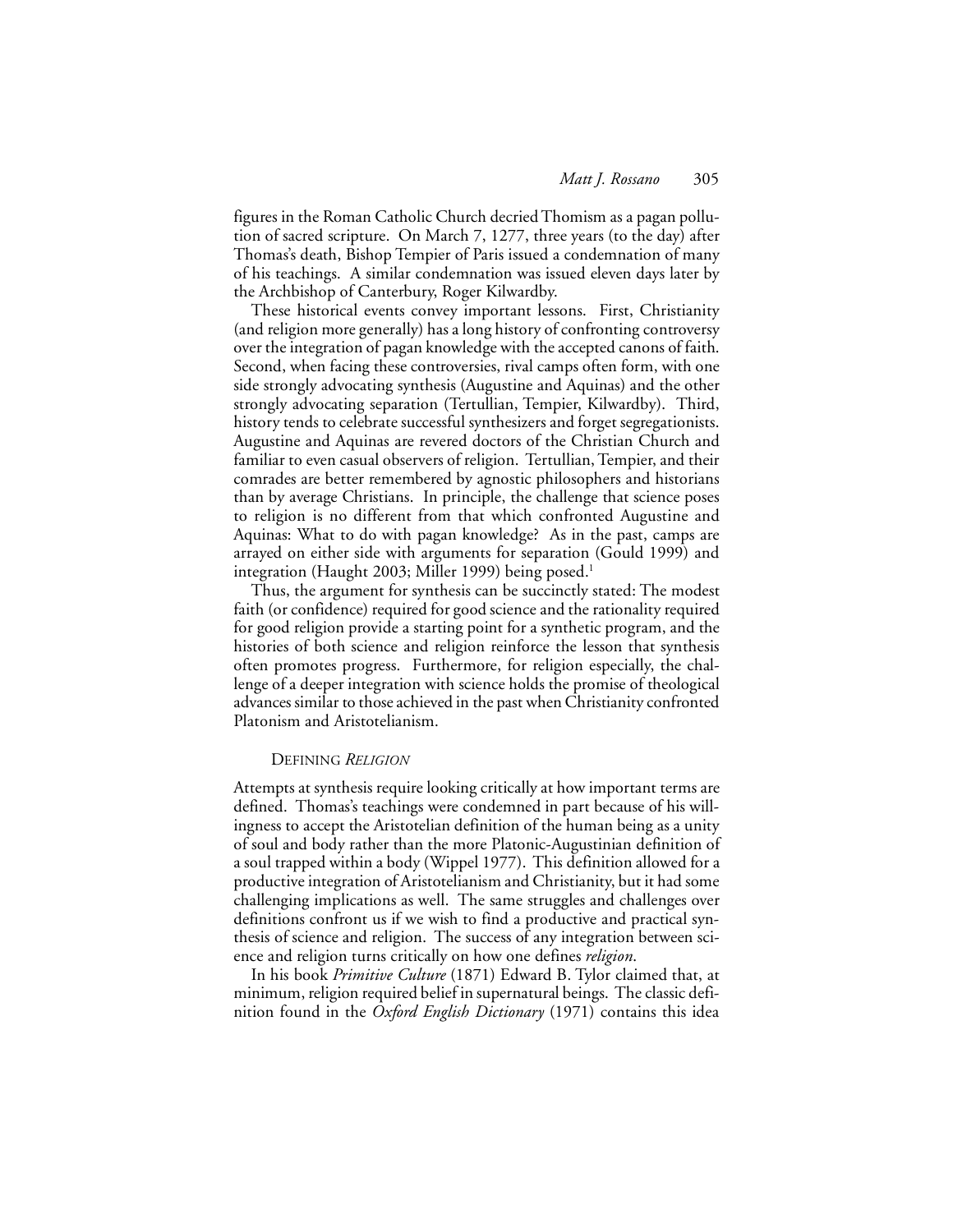but adds the notion that these supernatural beings affect humanity's destiny and therefore require worship and obedience: "recognition on the part of man of some higher unseen power as having control of his destiny, and as being entitled to obedience and worship." The definition offered by Tylor's colleague and contemporary James George Frazer also reflects these two features of the belief in a supernatural realm and the notion that this realm possesses the power to affect human lives: "By religion, then, I understand a propitiation or conciliation of powers superior to man which are believed to direct and control the course of Nature and human life" ([1890] 1941, 50). Current definitions continue to echo these themes. According to sociologist Steve Bruce, religion involves "beliefs, actions, and institutions predicated on the existence of entities with powers of agency (that is, gods) or impersonal powers or processes possessed of moral purpose (the Hindu notion of Karma, for example) which can set the conditions of, or intervene in, human affairs" (2002, 2). Rodney Stark writes, "Religion consists of very general explanations that justify and specify the terms of exchange with a god or gods" (1999, 270).

These examples represent a particular class of definitions that I call "reaching down" definitions, because there is the assumption of a supernatural world that can reach down to affect human affairs. From this perspective, a central focus of religion involves rituals and practices that humans engage in for the purpose of influencing how the supernatural world affects us. If the gods control the forces of the wind and weather, humans may offer a sacrifice or perform a ritual before setting sail in order to ensure favorable conditions for the journey. The supernatural world is assumed to reach down and affect us, so we perform some religious action (ritual or sacrifice) that serves to maintain or reestablish its favorable influence.

There is nothing necessarily "wrong" with defining religion in this way. It certainly captures what has been (and arguably continues to be) an important feature of religion. The limitation of any reaching-down definition is that it directly, and perhaps unnecessarily, conflicts with a scientific view of the world. Modern science severely undermines the notion of a supernatural world directing or affecting natural processes.

A second class of definitions I call "reaching up" definitions. These are not only more congenial to a scientific worldview but also are more common among scientifically minded religious thinkers. Take, for example, the definition proposed by William James: "Religion, in the broadest and most general terms possible . . . consists of the belief that there is an unseen order, and our supreme good lies in harmoniously adjusting ourselves thereto" (1902, 53). Alfred North Whitehead offers a somewhat more wordy one:

Religion is the vision of something which stands beyond, behind, and within, the passing flux of immediate things; something which is real, and yet waiting to be realized; something which is a remote possibility, and yet the greatest of present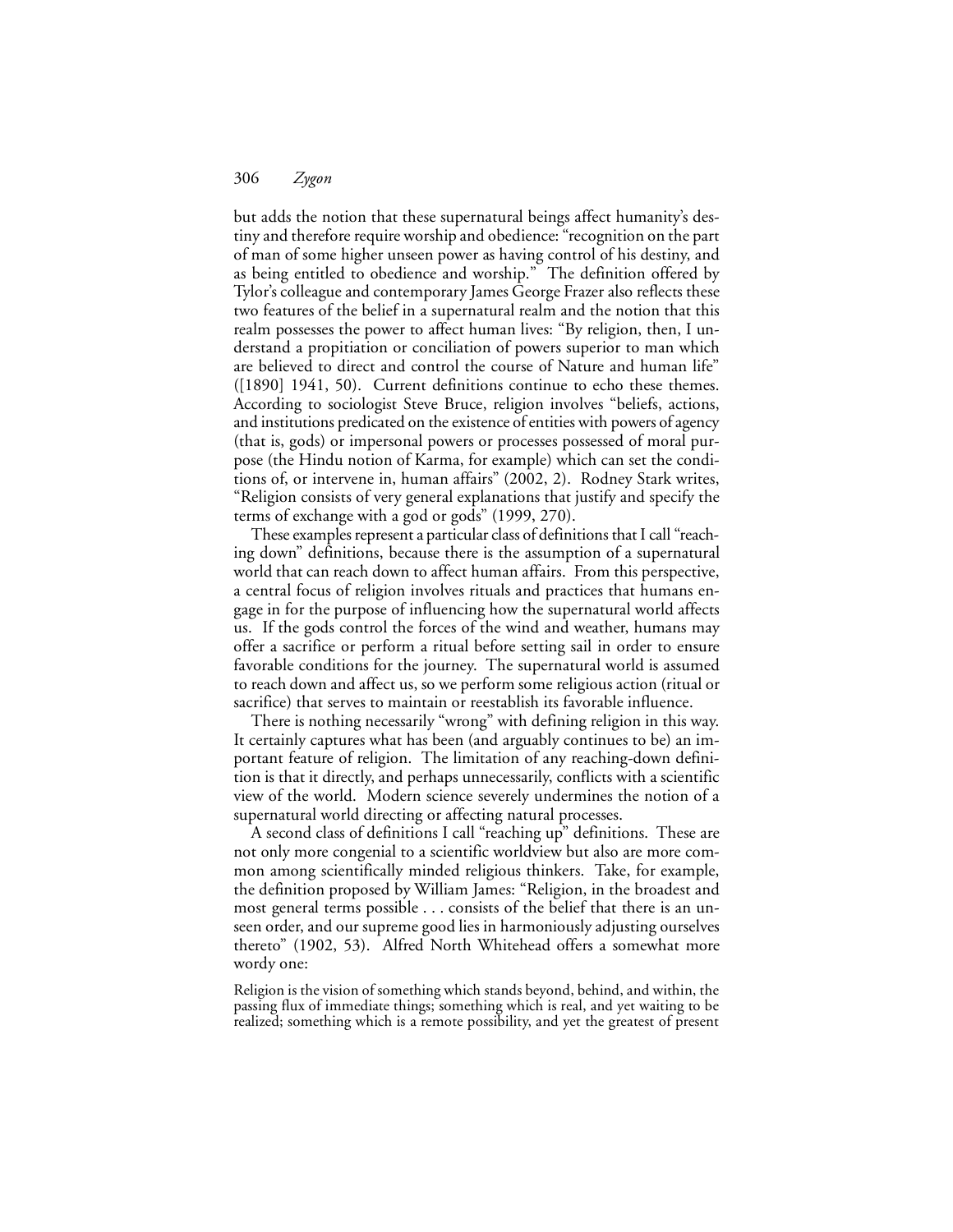facts; something that gives meaning to all that passes, and yet eludes apprehension; something whose possession is the final good, and yet is beyond all reach; something which is the ultimate ideal and the hopeless quest. (1925, 92)

And consider this one by Emile Durkheim: "A religion is a unified system of beliefs and practices relative to sacred things, that is to say, things set apart and forbidden—beliefs and practices that unite into one single moral community called a Church, all those who adhere to them" ([1912] 1995, 44).

In each of these definitions we find reference to something transcendent, something mysterious, that humans sense but cannot fully grasp rationally. For James it is an "unseen order," for Whitehead a "vision of something that stands beyond," and for Durkheim "sacred things." These definitions reflect human beings reaching up for something transcendent, though not necessarily something supernatural. Note also how each implies a certain response to the transcendent. For James it is "harmoniously adjusting ourselves thereto"; for Whitehead it is "the hopeless quest [to possess] the final good . . . beyond all reach"; for Durkheim it is "practices that unite into one single moral community called a Church." Similar themes can be found in definitions offered by Carl Jung (1938, 6), Clifford Geertz (1966, 4) and Michael Barnes (2003, 2).

In these definitions we have an image of humans sensing, though not fully comprehending, something transcendent and responding to it by transforming their attitudes and behavior. Reaching-up definitions not only present less of a conflict with a scientific worldview but may in fact find support from it. Although science has undermined the credibility of an effectual supernatural world "above" us, it has revealed an amazingly vast and almost incomprehensibly elegant universe stretching immeasurably beyond us (Green 1998).

With this in mind, I now offer a reaching-up definition that I will defend as potentially acceptable to both the devout religionist and the scientific skeptic: *Religion is our response to the realization that there is something greater than humanity in the universe, which inspires us to live lives of greater compassion, self-restraint, and service*. In what follows I examine the concepts contained within my definition and show how it retains the compelling texture of traditional faith (necessary for the devout) without unduly compromising rationality (necessary for the skeptic).

*Something Greater.* The notion of something greater than humanity is intended to be open-ended. For the devout, this is of course God. Among them, however, a diversity of views exists. Different monotheistic traditions (Judaism, Christianity, and Islam) do not envision God in precisely the same way. Other theists depart even further, envisioning something more akin to a Platonic Form (of the Good, perhaps), an Aristotelian Prime Mover, or an even deeper abstraction such as James's "unseen order." The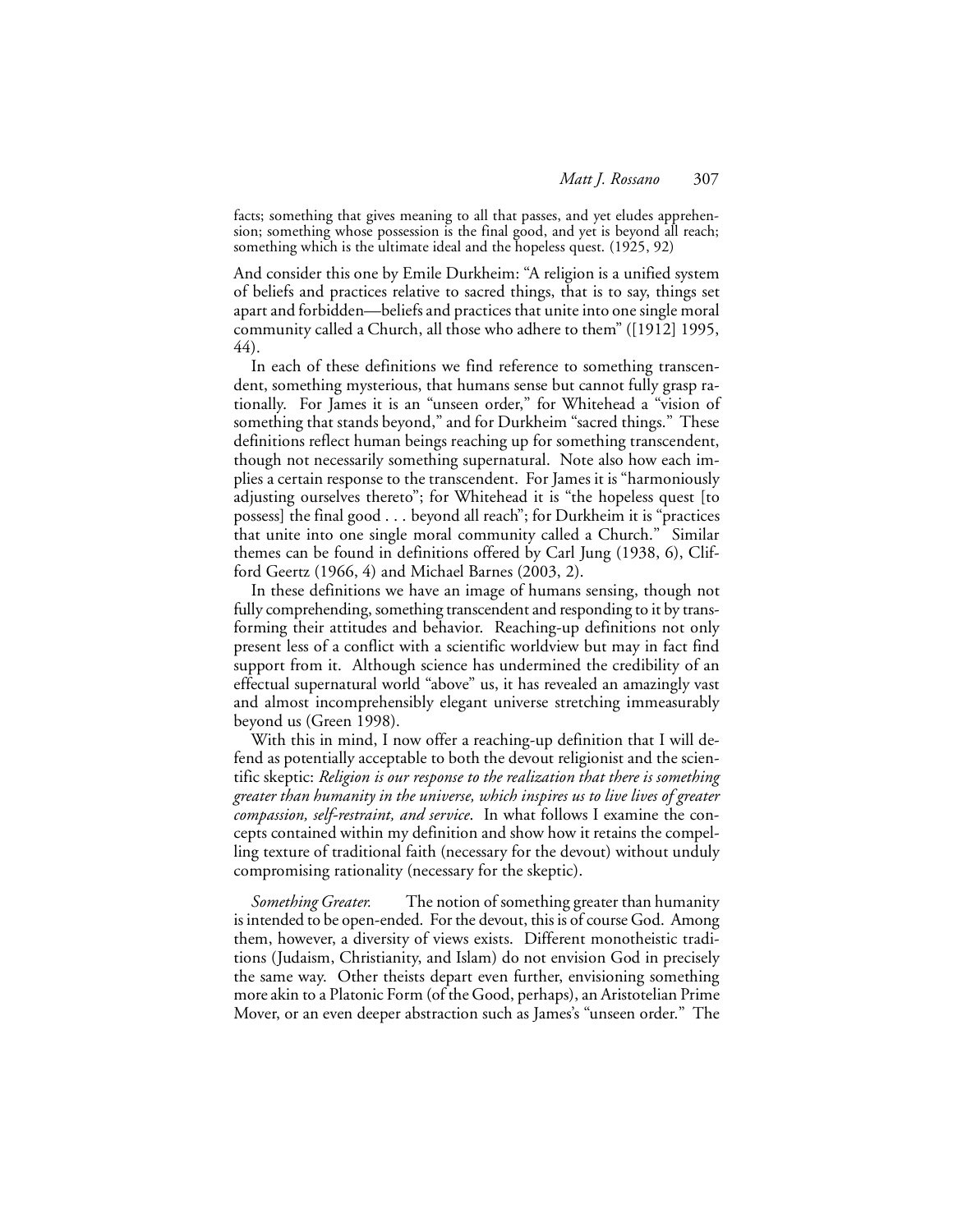"something greater" of the current definition is meant to allow for all these and still other possibilities.

Among the skeptics, of course, none of these religious notions of something greater is likely to be very appealing. For them, this concept may simply be nature itself or the laws of physics. This "natural" form of the something greater need not be any less impressive or inspiring than the more supernaturalistic ones of theists. The incomprehensible magnitude of our universe, the improbable fortuitousness of nature's laws for the existence of life, and the incredulity thrust upon us by quantum indeterminacy all stretch our imagination in ways far beyond the myths and superstitions of our ancestors. In short, religious wonder may no longer need supernaturalism.

An often-cited example of this was expressed by Albert Einstein as he contemplated the amazing orderliness of the universe: ". . . everyone who is seriously involved in the pursuit of science becomes convinced that a spirit is manifest in the laws of the Universe—a spirit vastly superior to that of man, and one in the face of which we with our modest powers must feel humble" (quoted in Dukas and Hoffman 1979, 32–33). More recently this same sense of "Einsteinian awe" has been expressed by complexity theorist Stuart Kauffman: "We latter-day players are heritors of almost 4 billion years of biological unfolding. If profound participation in such a process is not worthy of awe and respect, if it is not sacred, then what might be?" (1995, 303) and most passionately by biologist Ursula Goodenough:

I lie on my back under the stars and the unseen galaxies and I let their enormity wash over me. . . . I take in the abstractions about forces and symmetries and they caress me, like Gregorian chants, the meaning of the words not mattering because the words are so haunting. Mystery generates wonder, and wonder generates awe. The gasp can terrify or the gasp can emancipate. As I allow myself to experience cosmic and quantum Mystery, I join the saints and the visionaries in their experience of what they call the Divine. . . . (1998, 12–13).

The important point here is that the encounter that thoughtful nontheists have with scientifically revealed nature is in many respects similar to the devout's encounter with God. The two groups may not articulate this "something greater" in the same way, but the diversity of meanings between them may be no more varied than what is found among theists of different stripes. Enough common ground may exist on which to begin some bridge building.

As a conceptual bridge between the devout and the skeptic I propose a notion put forward nearly a century ago by theologian Rudolf Otto (1923): *mysterium tremendum et fascinans.*<sup>2</sup>Otto used this phrase to describe the experience of God, but it seems equally well suited to the scientist's experience of Einsteinian awe. For Otto the experience of the divine was characterized by (1) rational incomprehensibility and inexpressibility (mystery),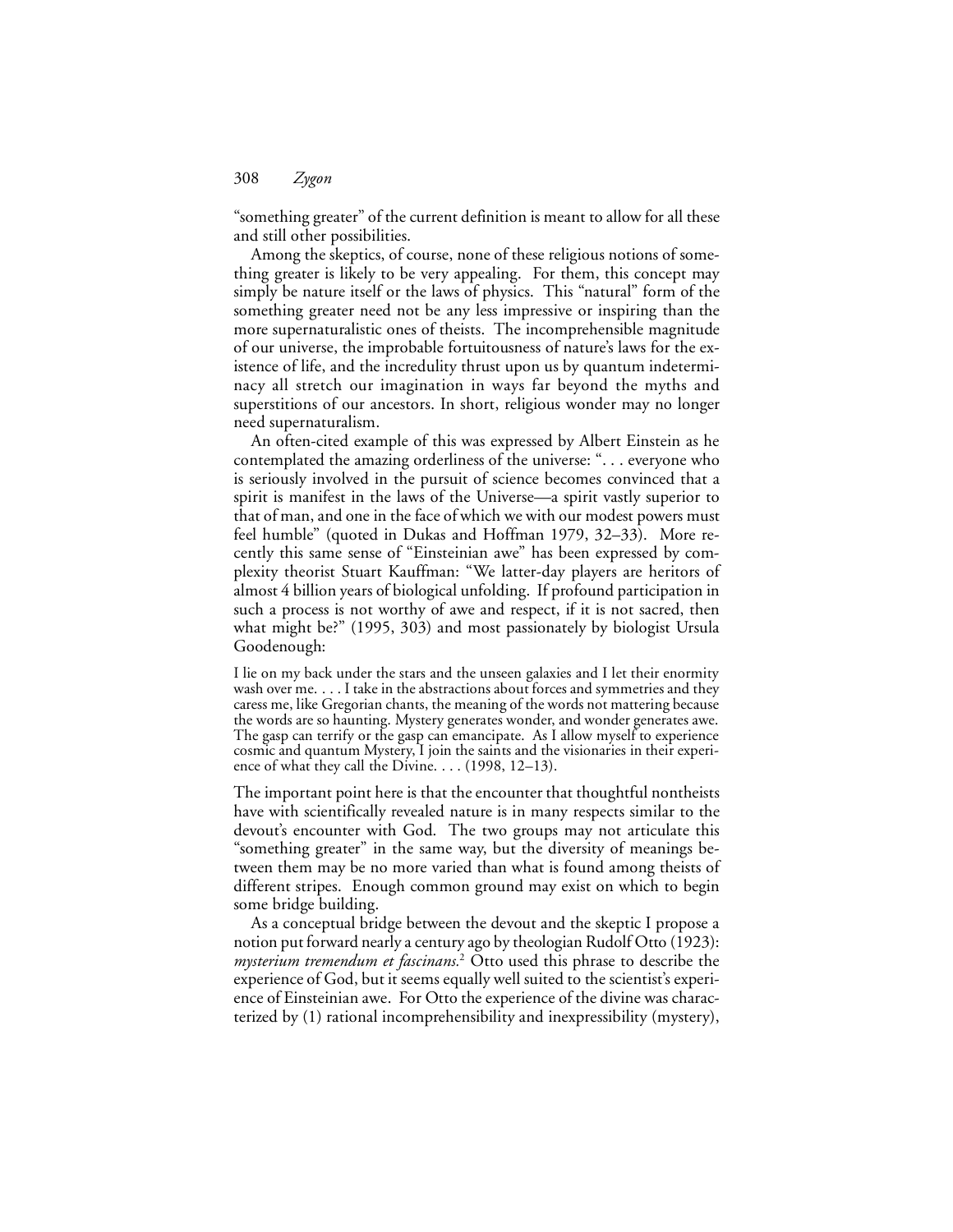overwhelming power and aweful (awe-inspiring) presence (*tremendum*), and (3) a simultaneous reaction of fear and irresistible attraction (*fascinans*). To the devout, God is a colossal force capable of both mighty creation and destruction on whom humans are both frightfully dependent and lovingly secured. To the skeptic, the laws of physics and the great epic of evolution are at once the origins of all life, complexity, and beauty as well as incalculable suffering, extinction, and waste. Both the devout and the skeptic are overpoweringly attracted to the grand yet terrible and paradoxical majesty of this "something greater."

*Religious Response.* The proposed definition of religion sees religion as a *response* to the something greater. It is not enough simply to encounter the divine or to have a religious experience of nature; one must respond to that event. Given that the response is a reaction to something external to the individual, I contend that it is therefore truly religious. All of the definitions of religion discussed earlier, including the present one, make reference to something external as a motivating force for human behavior. This contrasts with exclusively human-derived ideologies or philosophies such as Marxism, Utilitarianism, or secular humanism. The ideals inherent in these systems can (and do) motivate behavior, but their ultimate source is internal—that is, it can be traced to human reason and instruction with no claim to being modeled on some higher transcendent order. Although reason and instruction play important roles in religion, a religious motivation traces its ultimate source to something beyond humanity—a transcendent order of things that humans seek to attain.

Thus, religion entails the recognition of something greater coupled with a reaction inspired by that realization. This inspired reaction takes on the form of seeking—a lifelong adventure or quest to achieve a closer relationship with or greater understanding of the *mysterium tremendum*. The devout often conceptualize this as building the kingdom of God. By serving God's church and ministering to God's people the devout seek to create a moral community that increasingly approximates the perfect order and justice of the divine. In the context of the synthesis currently being envisioned, the devout are invited to enlarge their quest to include scientific knowledge as part of the resource pool they tap in the course of building their moral community. For scientists a similar type of seeking is common. Many view themselves as engaged in a lifelong quest for understanding, a quest that often begins in the form of solving "small" theoretical problems but enlarges over time. As part of a synthesis project they are likewise invited to enlarge their search by accessing the knowledge of the great religious wisdom traditions and participating in communities that seek moral excellence as well as professional communities that seek scientific excellence.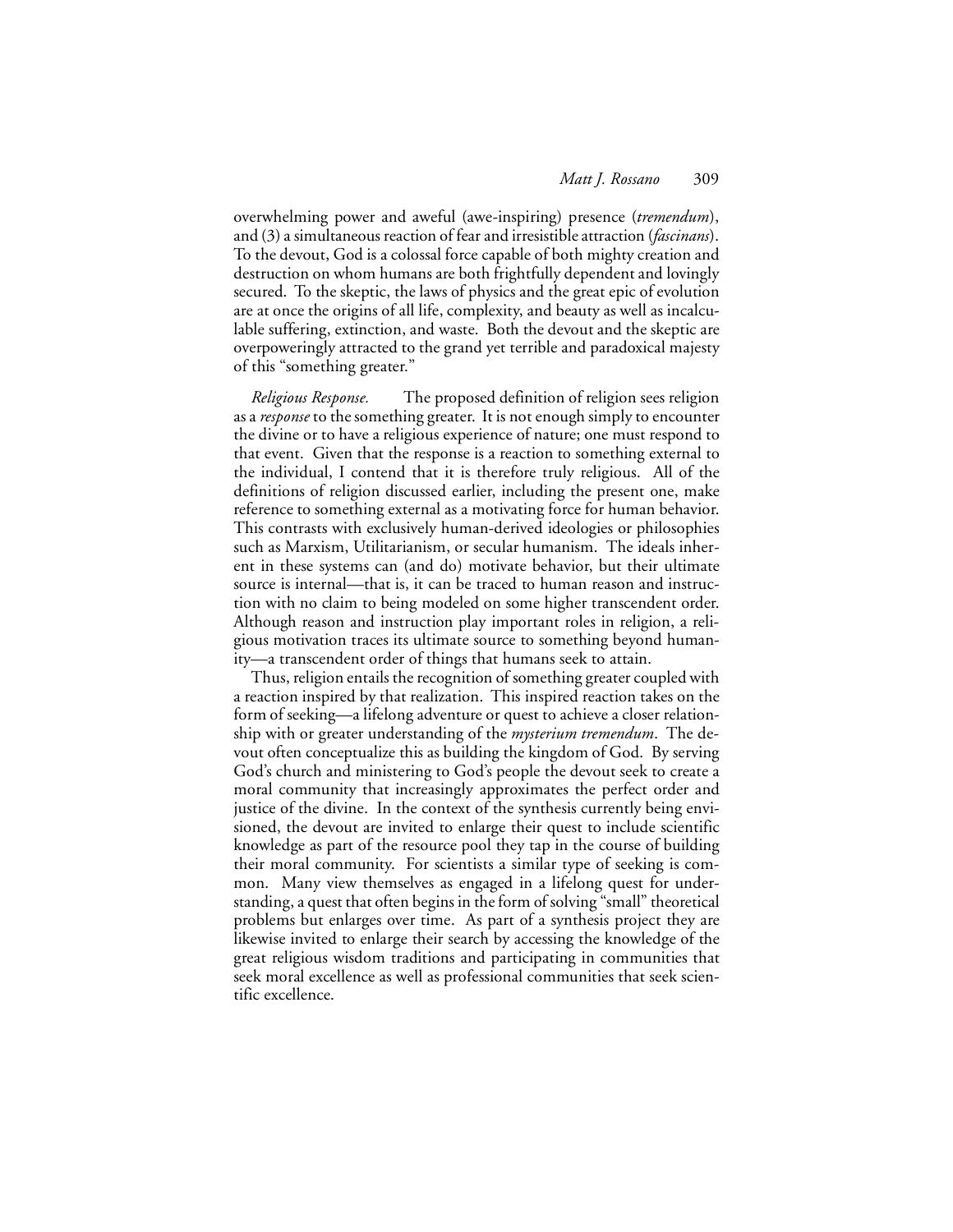*Specifics of the Response: Compassion, Self-Restraint, Service.* The specifics of the response called for in my definition are in keeping with the best teachings of the world's great religious traditions and empirically demonstrable as being beneficial for individuals and their communities. Compassion is a central theme in nearly every religious tradition. In Mahayana Buddhism, compassion takes the form of Tara, the goddess of compassion and mother of all Buddhas, and *bodhisattvas* are enlightened ones who have chosen to remain in the world out of concern for the spiritual development of others. In Islam, Allah is known as Al-Rehman, or The Compassionate, and *zakat*, charity to the less fortunate, is one of Islam's great pillars. Self-restraint is embodied in nearly all religious traditions in the form of divine laws or commandments that the faithful must follow. Practicing Jews are bound to more than six hundred laws. In Hinduism, to achieve the ultimate goal of *moksha,* release from rebirth, *dharma* is required. Dharma, right behavior, includes such things as *artha*, the pursuit of legitimate worldly success, and *kama*, the pursuit of legitimate pleasure. Service is well reflected in the Christian tradition where Jesus is portrayed as washing the feet of his followers and commanding that the greatest among them must serve the least (John 13).

Compassion, self-restraint, and service are not just intuitively desirable, universal teachings from varied religious traditions; they are also empirically beneficial to those who practice them and to the communities of which they are a part. For example, those who exercise compassion in the form of forgiveness have been found to have reduced cortisol levels. Cortisol is a physical indicator of stress that when elevated can have deleterious effects on immune-system function (Berry and Worthington 2001; Sapolsky 1993). The self-restraint embodied in religious behavioral commandments appears to play an important role in protecting adolescents from drug abuse and delinquency (Jang and Johnson 2001; Merrill, Salazar, and Gardner 2001). Furthermore, most religions place a high value on marriage and fidelity within marriage. Studies have shown that stable, high-quality marriages provide both physical and psychological benefits to those involved (Coombs 1991; Gallo et al. 2003; Lillard and Waite 1995; Myers 2000; Wilson and Oswald 2002). Service in the form of volunteerism, community and civic involvement, and church membership are important indicators of community health (Social Capital Survey 2001). Thus, the specific religious injunctions to practice compassion, self-restraint, and service need not be accepted simply on authority (as may be sufficient for the devout) but also hold rational appeal to the skeptic because of their established empirical functions in building individual well-being and community health.

check spelling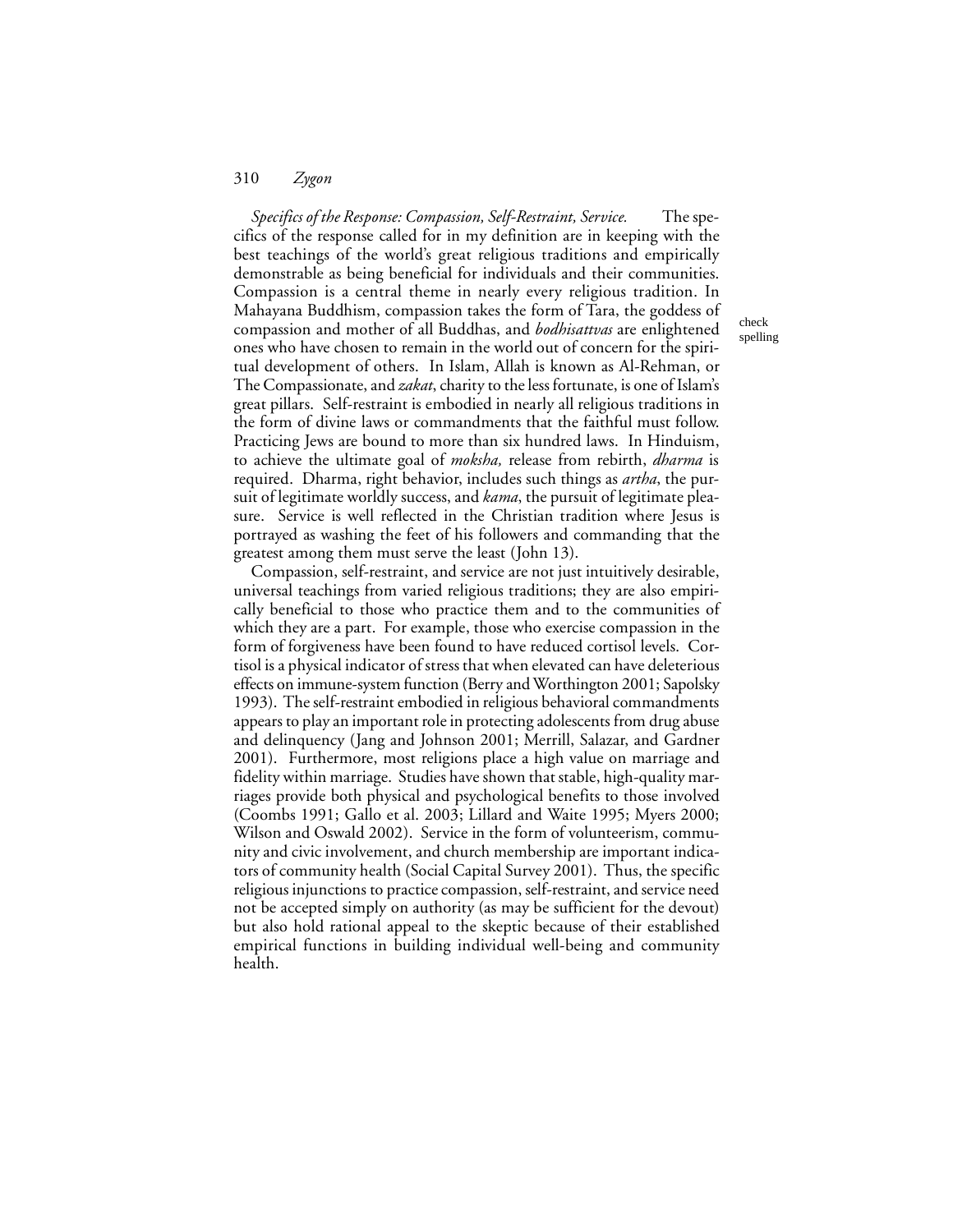## MOVING TOWARD ONE ANOTHER: COMPROMISES THE DEVOUT MUST MAKE

As stated earlier, in order to find common ground between the devout and the skeptic each must move in the other's direction. If practical integration between these groups is to be achieved, we must articulate the manner of that movement. How do the devout make their religion more rational and therefore more welcoming of skeptics? How do skeptics adopt a worldview more open to the powerful inspirational and spiritual nature of human experience? Starting with the devout, I have two proposals.

*Waive the Supernatural Prerequisite.* Nature as revealed by science poses a challenge to our imaginations as great, if not greater, as our predecessors' supernatural worlds did. Realizing that there is something greater than humanity in the universe and responding by living a life of greater compassion, self-restraint, and service need not entail belief in the supernatural. Waiving the supernatural prerequisite does not mean, however, that it must necessarily be abandoned. As in the past, the devout may find such beliefs (in miracles, the afterlife of the soul, resurrection, and the like) to be powerful motivators for living an ethical life. Skeptics, however, should be permitted to find their motivation elsewhere. The critical point of agreement is that a particular behavioral response or lifestyle is required of the religious person. If belief in the supernatural contributes constructively to the practice of this lifestyle, let it thrive. If it is a hindrance, let it be set aside.

*Place Behavior above Belief.* Possibly the most challenging move the devout, especially the Christian, must make is to see behavior rather than confessional beliefs as the defining feature of a religious person. Religion is what one does, not necessarily what one professes. Although this may seem challenging, there is much basis for it in the Judeo-Christian tradition as well as in other traditions. In Matthew 25:31–46 Jesus describes the judgment of the Son of Man. This final judgment is based on behavior—"I was hungry and you fed me, I was thirsty and you gave me drink, naked and you clothed me"—with no mention of beliefs. Interestingly, historians have identified this particular passage as a likely authentic teaching of Jesus (Ehrman 1999). This should hardly be surprising, as there is a long tradition in rabbinical Judaism of emphasizing behavioral compliance with God's laws as paramount over any "correct" set of intellectual beliefs (Prager and Telushkin 1975). The Hebrew Scriptures even go so far as depicting God anointing a non-Jew as the chosen one to save Israel (see Isaiah 44–45). This theme is prominent not only in the Jewish roots of Christianity but in its Hellenistic ones as well. In Plato's *Phaedo* (82a– 84c), Socrates discusses the destination of the soul after death, clearly stating that it depends on the manner in which one has lived life: ". . . the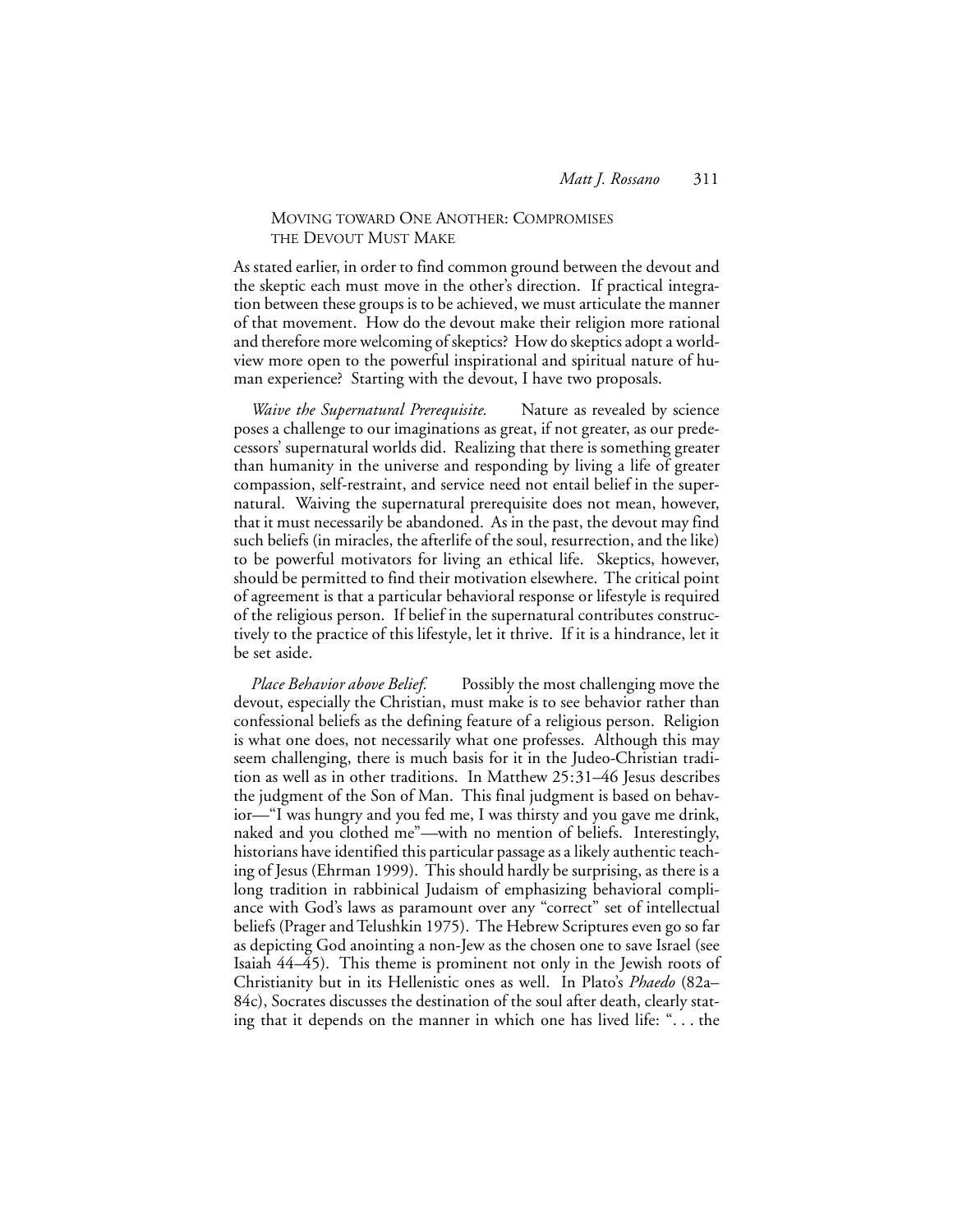destination of others will depend on the way in which they have *behaved*. The happiest of these, who will also have the best destination are those who have *practiced* popular and social virtue" (82a; emphasis added).

These passages suggest that the devout need not consider placing behavior above belief as a fundamental or intolerable break with long-standing tradition. Rather, it can be defended as the rediscovery of old traditions that have been, for various reasons, devalued over the long course of history (for recent discussion see Ward 2000, 244).

## MOVING TOWARD ONE ANOTHER: COMPROMISES THE SKEPTIC MUST MAKE

*Abandoning Explanatory Exclusivity.* The scientific skeptic must acknowledge that science is not the sole source of knowledge about the universe. For some issues, such as the subjective human experience of life, human relationships, values, and morality, science has little explanatory power, and other sources including religious ones must be consulted. Consider morality. Science may give us insights into the origins of the human moral sense, but it cannot tell us what moral system is best for human existence. A scientifically rigorous test of, say, Kantian ethics versus utilitarian ethics is simply not feasible. A similar problem is becoming increasingly apparent in the study of consciousness. Scientific methods provide valuable data on the origins, evolution, and biological basis of consciousness (Dehaene 2001; Rossano 2003; Roth 2001), but none of this penetrates into the subjective experience of conscious entities, a realm that many have argued is beyond the third-person, objective methods of science (Chalmers 1996; McGinn 1991; Velmans 2000). Finally, even the most hard-core scientific skeptic must acknowledge that no one lives life by scientific methods, especially when it comes to human relationships. We cannot scientifically test to see whether our friends, potential business partners, or mates are the best rational choices in which to invest our energies and emotions (Frank 1988). We are on our own here, following our emotions and instincts, paying our money and taking our chances with life, hoping that someone's interest in Homer actually means that he or she might behave honorably.

*Acknowledge the Authority of Religious Leaders.* If science cannot provide all the knowledge relevant to living an ethical life, one must turn to nonscientific authorities. Furthermore, if religion is a response to a sensed higher order of existence, those who have dedicated their lives to achieving a closer relationship with or greater understanding of that higher order may be valuable ethical resources. Thus, the skeptic must allow for a dual set of authoritative voices. Scientific authorities should be studied on issues regarding the mechanistic functioning of the universe and religious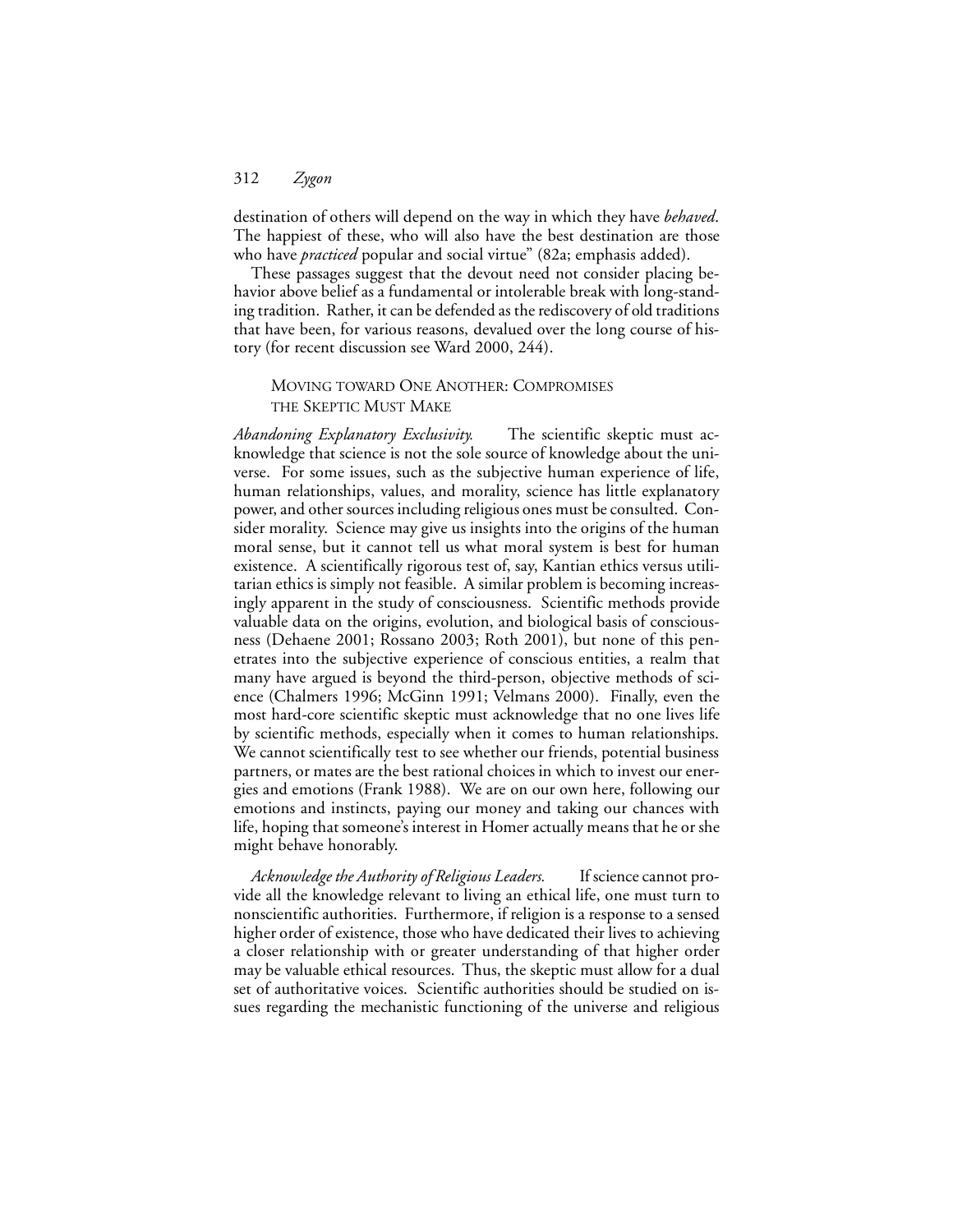authorities on issues regarding what is of value in the universe. "Religious authority," however, can be understood quite broadly to include anyone who has prescribed a certain manner of living in response to a sensed order beyond humanity. This may include traditionally recognized religious leaders such as Jesus, Mohammed, and Buddha and also others, such as Socrates, given that his pursuit of the ethical life was done in response to his "daemon." (Socrates often claimed that his motivation was the voice of a beneficent spiritual being who guided his actions.) The truly wise make themselves students of both the rational/scientific authorities and the religious/contemplative authorities.

parenthetical addition ok or not?

> *The Necessity of Community in the Pursuit of Moral Excellence.* Just as scientific excellence cannot be pursued in isolation, neither can moral excellence. Both require a community of like-minded individuals who interact with, critique, and support one another. One of the most powerful mechanisms in science is that of self-correction through peer review. This mechanism has been marvelously successful in weeding out weak theories, testing the soundness of new ideas, and steadily moving science forward. To be a scientist requires participation in the public discussion and evaluation of ideas and evidence. Pursuing moral excellence is similarly and necessarily a public venture. In the ancient Jewish tradition, the Sabbath day of rest was for the purpose of gathering in the synagogue to read and discuss God's law (Sanders 1992). Socrates went into the streets asking people about virtue and justice. If one is serious about living the ethical life and achieving moral excellence, one must be part of a moral community that gathers regularly to reflect upon individual and collective moral progress. Group ritual, dialectical examination of ethical issues and interpretations of sacred texts, and regular reflective and contemplative pauses are necessary for establishing, maintaining, and growing in the ethical life. Just as publication and interaction are necessary in the scientific life, some manner of gathering, prayer, and religious study must be a regular part of one's moral life.

#### **CONCLUSION**

John Haught (2003) invites us to understand the natural world as an unfolding promise. For the devout, it is God's promise, professed in sacred tradition and increasingly revealed in nature's epic. Skeptics may not see a promise in nature, but they may at least acknowledge an opportunity. Whether assured by God's promise or emboldened by life's opportunity, the devout and the skeptic have the joint task of participating constructively in the vast cosmic story. A metaphysical agreement between these camps facilitates that constructive participation. However, it is often the case that an attempt at synthesis between science and religion pleases devotees of neither. No doubt both skeptics and religionists will find much to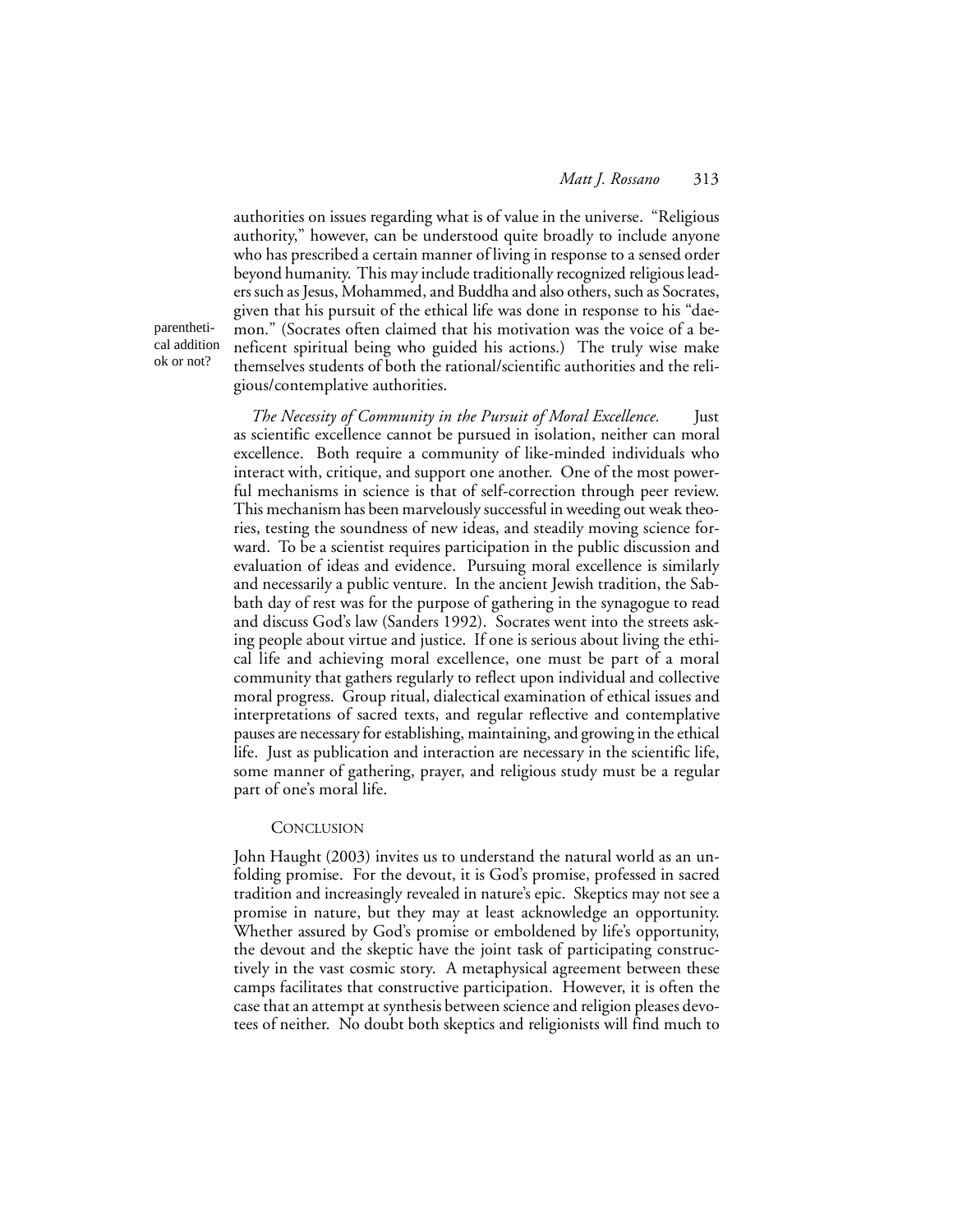disparage in my attempt. The project at hand, though, is a long-term one, and this essay is simply a small step down a long road. Criticisms may help to further refine issues and clarify murky thinking.

More than half a century ago, Edmund Husserl ([1937] 1999), echoing Aristotle, argued that science was incomplete because of its inability to incorporate the human perspective. Similarly, religion becomes irrelevant if it casts aside rational moorings or fails to update antiquated thinking. The devout should not be required to check their brains upon entering the church house any more than scientists should be required to check their souls when donning lab coats.

#### NOTE

A version of this essay was presented at the Local Societies Initiative Conference of the Metanexus Institute on Religion and Science, Philadelphia, Pennsylvania, June 2004.

1. There also seems to be a camp of "deniers" or "eliminativists" who seek to argue the other side away (Dawkins 1998; Johnson 1991; Dembski 1998), but I do not discuss them here.

2. I thank Dr. Jonathan Bassett for directing me to Otto on this issue.

#### **REFERENCES**

Arieti, James A., and Patrick A. Wilson. 2003. *The Scientific and the Divine: Conflict and Reconciliation from Ancient Greece to the Present.* New York: Rowman and Littlefield.

Barnes, Michael H. 2003. *In the Presence of Mystery: An Introduction to the Study of Religion*. Mystic Conn.: Twenty-Third Publications.

Berry, Jack W., and Everett L. Worthington. 2001. "Forgivingness, Relationship Quality, Stress While Imagining Relationship Events, and Physical and Mental Health." *Journal of Counseling Psychology* 49:287–310.

Bruce, Steve. 2002. *God is Dead: Secularization in the West*. London: Blackwell.

Chalmers, David. 1996. *The Conscious Mind.* New York: Oxford Univ. Press.

Cochrane, Charles N. 1940. *Christianity and the Classical Culture*. Oxford: Oxford Univ. Press.

Coombs, Robert H. 1991. "Marital Status and Personal Well-Being: A Literature Review." *Family Relations* 40:97–102.

Dawkins, Richard. 1998. *Unweaving the Rainbow*. New York: Houghton Mifflin.

Dehaene, Stanislas. 2001. *The Cognitive Neuroscience of Consciousness.* Cambridge: MIT **Press** 

Dembski, William A. 1998. *The Design Inference*. Cambridge, U.K.: Cambridge Univ. Press. Dukas, Helen, and Banesh Hoffman. 1979. *Albert Einstein: The Human Side*. Princeton, N.J.: Princeton Univ. Press.

- Durkheim, Emile. [1912] 1995. *The Elementary Forms of Religious Life*. Trans. K. E. Fields. New York: The Free Press.
- Ehrman, Bart D. 1999. *Jesus: Apocalyptic Prophet of the New Millennium*. Oxford: Oxford Univ. Press.
- Frank, Robert H. 1988. *Passions Within Reason*. New York: W. W. Norton.
- Frazer, James George. [1890] 1941. *The Golden Bough: A Study of Magic and Religion*. New York: Macmillan.
- Gallo, Linda C., Wendy M. Troxel, Karen A. Matthews, and Louis H. Kuller. 2003. "Marital Status and Quality in Middle-Aged Women: Associations with Levels and Trajectories of Cardiovascular Risk Factors." *Health Psychology* 22:453–63.
- Geertz, Clifford. 1966. "Religion as a Cultural System." In *Anthropological Approaches to the Study of Religion,* ed. Michael Banton, 1–46. London: Tavistock.

Goodenough, Ursula. 1998. *The Sacred Depths of Nature*. Oxford: Oxford Univ. Press.